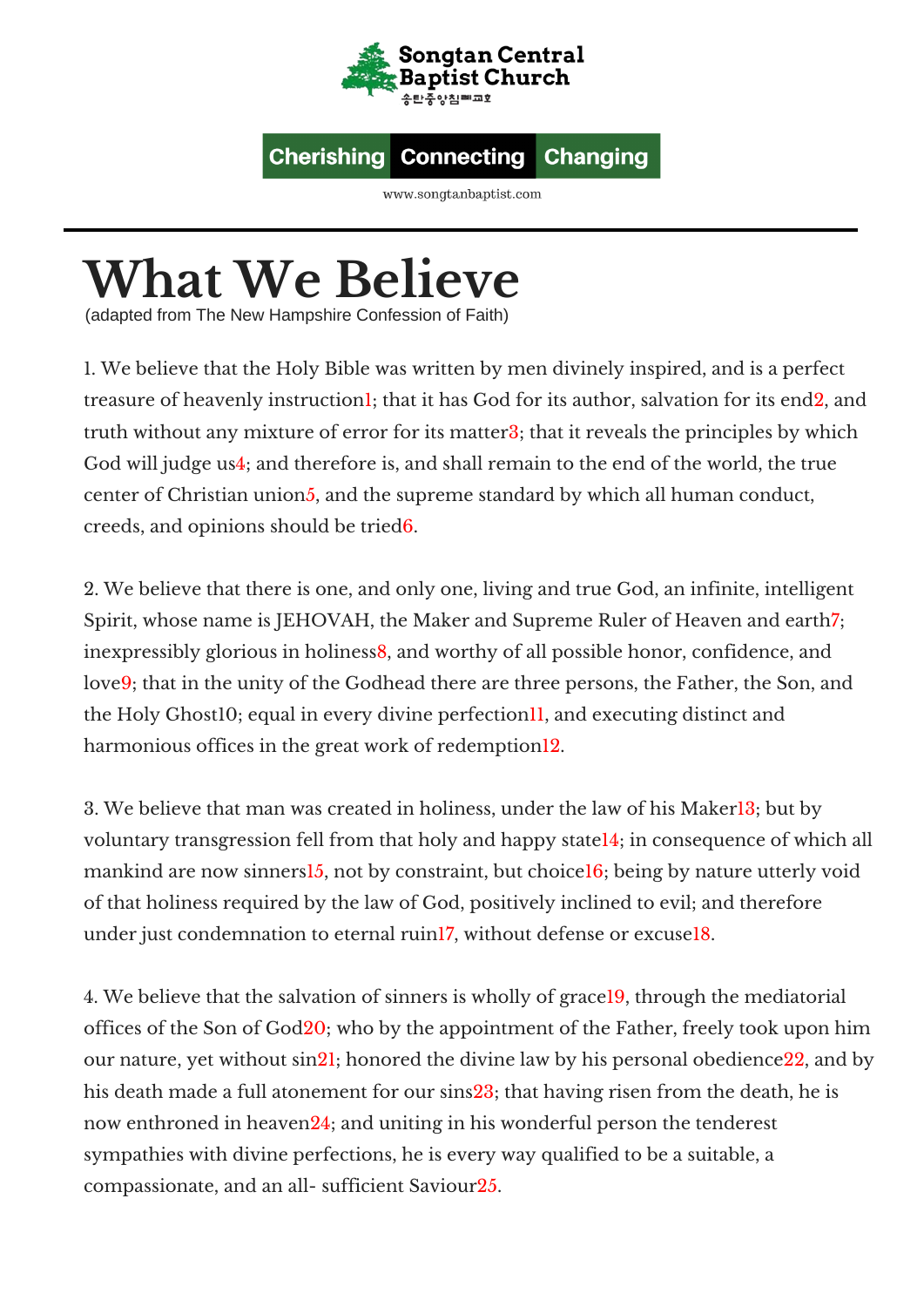5. We believe that the great gospel blessing which Christ26 secures to such as believe in him is Justification 27; that Justification includes the pardon of sin 28, and the promise of eternal life on principles of righteousness29; that it is bestowed, not in consideration of any works of righteousness which we have done, but solely through faith in the Redeemer's blood30; by virtue of which faith his perfect righteousness is freely imputed to us of God31; that it brings us into a state of most blessed peace and favor with God, and secures every other blessing needful for time and eternity32.

6. We believe that the blessings of salvation are made free to all by the gospel33; that it is the immediate duty of all to accept them by a cordial, penitent, and obedient faith34; and that nothing prevents the salvation of the greatest sinner on earth but his own inherent depravity and voluntary rejection of the gospel35; which rejection involves him in an aggravated condemnation36.

7. We believe that, in order to be saved, sinners must be regenerated, or born again37; that regeneration consists in giving a holy disposition to the mind38; that it is effected in a manner above our comprehension by the power of the Holy Spirit, in connection with divine truth39, so as to secure our voluntary obedience to the gospel40; and that its proper evidence appears in the holy fruits of repentance, and faith, and newness of life41.

8. We believe that Repentance and Faith are sacred duties, and also inseparable graces, wrought in our souls by the regenerating Spirit of God42; whereby being deeply convinced of our guilt, danger, and helplessness, and of the way of salvation by Christ43, we turn to God with unfeigned contrition, confession, and supplication for mercy44; at the same time heartily receiving the Lord Jesus Christ as our Prophet, Priest, and King, and relying on him alone as the only and all-sufficient Saviour45.

9. We believe that Election is the eternal purpose of God, according to which he graciously regenerates, sanctifies, and saves sinners46; that being perfectly consistent with the free agency of man, it comprehends all the means in connection with the end47; that it is a most glorious display of God's sovereign goodness, being infinitely free, wise, holy, and unchangeable48; that it utterly excludes boasting, and promotes humility, love, prayer, praise, trust in God, and active imitation of his free mercy49; that it encourages the use of means in the highest degree 50; that it may be ascertained by its effects in all who truly believe the gospel<sup>51</sup>; that it is the foundation of Christian assurance<sup>52</sup>; and that to ascertain it with regard to ourselves demands and deserves the utmost diligence53.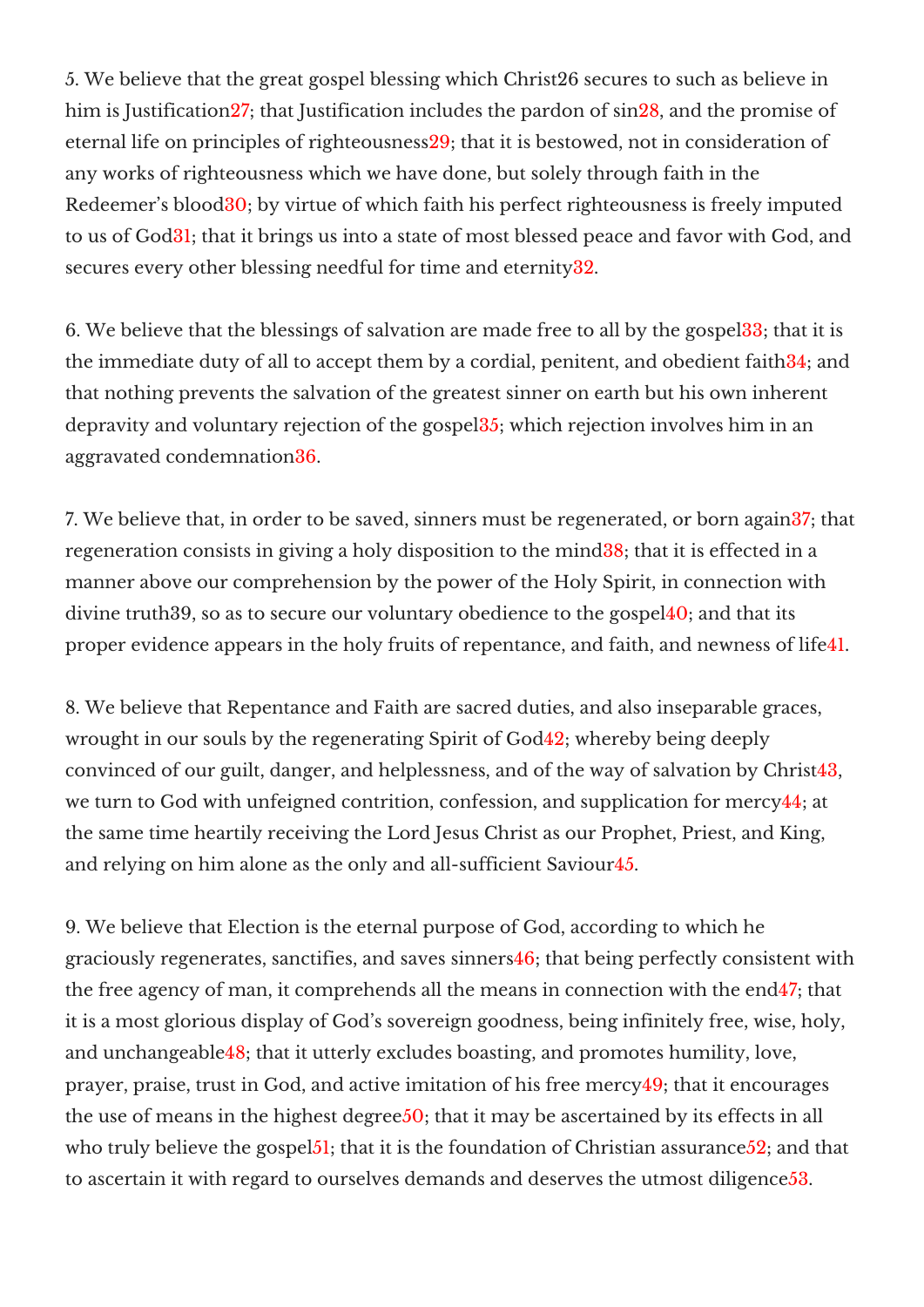10. We believe that Sanctification is the process by which, according to the will of God, we are made partakers of his holiness54; that it is a progressive work55; that it is begun in regeneration 56; and that it is carried on in the hearts of believers by the presence and power of the Holy Spirit, the Sealer and Comforter, in the continual use of the appointed means – especially the Word of God, self-examination, self-denial, watchfulness, and prayer57.

11. We believe that such only are real believers as endure unto the end58; that their persevering attachment to Christ is the grand mark which distinguishes them from superficial professors59; that a special Providence watches over their welfare60; and they are kept by the power of God through faith unto salvation61.

12. We believe that the Law of God is the eternal and unchangeable rule of his moral government $62$ ; that it is holy, just, and good $63$ ; and that the inability which the Scriptures ascribe to fallen men to fulfill its precepts arises entirely from their love of sin64; to deliver them from which, and to restore them through a Mediator to unfeigned obedience to the holy Law, is one great end of the Gospel, and of the means of grace connected with the establishment of the visible Church65.

13. We believe that a visible Church of Christ is a congregation of baptized believers66, associated by covenant in the faith and fellowship of the gospel67; observing the ordinances of Christ68; governed by his laws69, and exercising the gifts, rights, and privileges invested in them by his Word70; that its only scriptural officers are Bishops, or Pastors, and Deacons71, whose qualifications, claims, and duties are defined in the Epistles to Timothy and Titus.

14. We believe that Christian Baptism is the immersion in water of a believer72, into the name of the Father, and Son, and Holy Ghost73; to show forth, in a solemn and beautiful emblem, our faith in the crucified, buried, and risen Saviour, with its effect in our death to sin and resurrection to a new life74; that it is prerequisite to the privileges of a Church relation; and to the Lord's Supper75, in which the members of the Church, by the sacred use of bread and wine, are to commemorate together the dying love of Christ76; preceded always by solemn self- examination77.

15. We believe that the first day of the week is the Lord's Day, or Christian Sabbath78; and is to be kept sacred to religious purposes79, by abstaining from all secular labor and sinful recreations80; by the devout observance of all the means of grace, both private81 and public82; and by preparation for that rest that remaineth for the people of God83.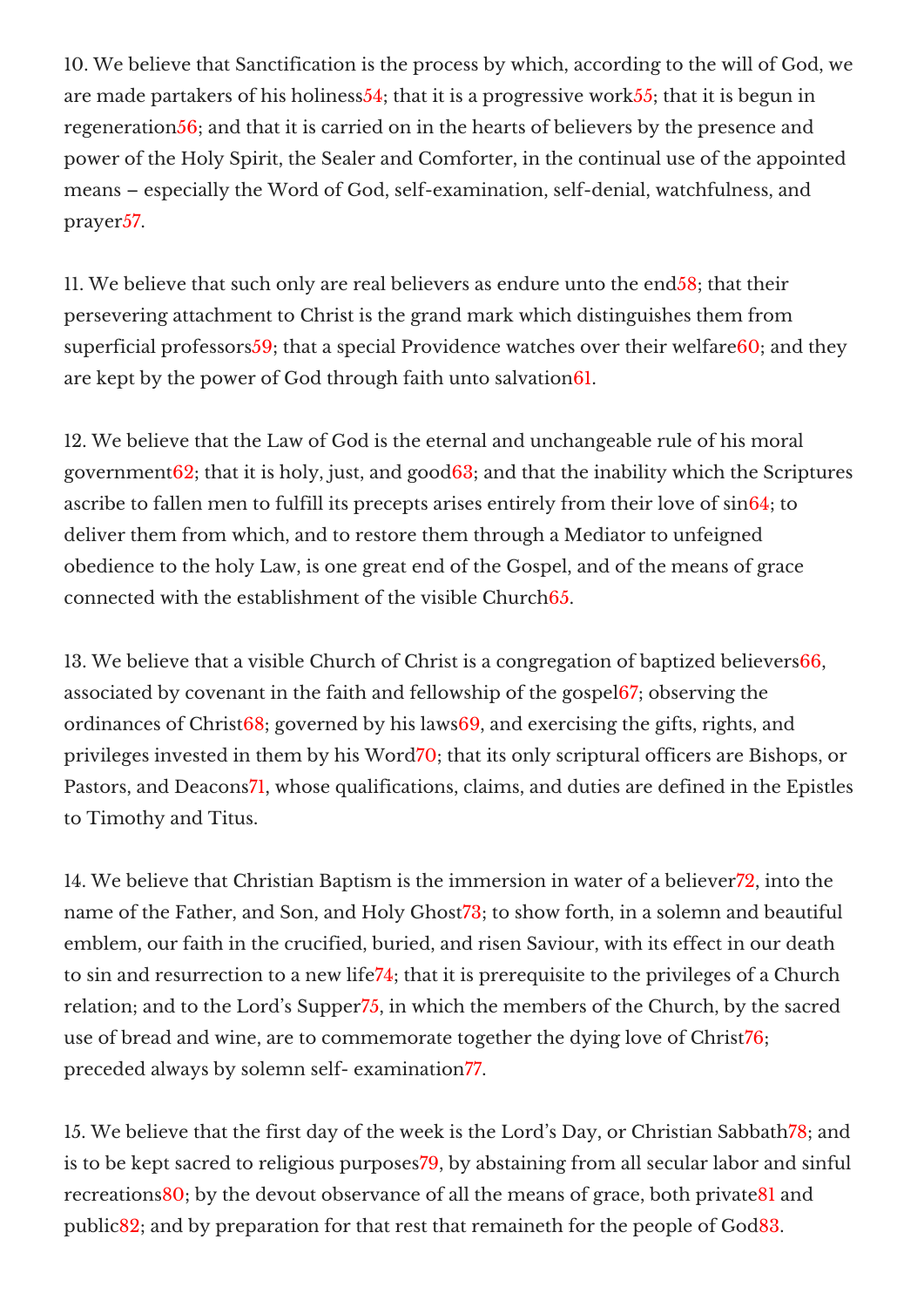16. We believe that civil government is of divine appointment, for the interests and good order of human society84; and that magistrates are to be prayed for, conscientiously honored and obeyed85; except only in things opposed to the will of our Lord Jesus Christ86 who is the only Lord of the conscience, and the Prince of the kings of the earth87.

17. We believe that there is a radical and essential difference between the righteous and the wicked88; that such only as through faith are justified in the name of the Lord Jesus, and sanctified by the Spirit of our God, are truly righteous in his esteem89; while all such as continue in impenitence and unbelief are in his sight wicked, and under the curse90; and this distinction holds among men both in and after death91.

18. We believe that the end of the world is approaching92; that at the last day Christ will descend from heaven 93, and raise the dead from the grave to final retribution 94; that a solemn separation will then take place95; that the wicked will be adjudged to endless punishment, and the righteous to endless joy96; and that this judgment will fix forever the final state of men in heaven or hell, on principles of righteousness97.

1 2 Tim. 3:16-17; 2 Pet. 1:21; 1 Sam. 23:2; Acts 1:16; 3:21; John 10:35; Luke 16:29-31; Psa.

\_\_\_\_\_\_\_\_\_\_\_\_\_\_\_\_

119:11; Rom. 3: 1-2

2 2 Tim. 3:15; 1 Pet. 1:10-12; Acts 11:14; Rom. 1:16; Mark 16:16; John 5:38-39

3 Prov. 30:5-6; John 17:17; Rev. 22:18-19; Rom. 3:4

4 Rom. 2:12; John 12:47-48; 1 Cor. 4:3-4; Luke 10:10-16; 12:47-48

5 Phil. 3:16; Eph. 4:3-6; Phil. 2:1-2; 1 Cor. 1:10; 1 Pet. 4:11

6 1 John 4:1; Isa. 8:20; 1 Thess. 5:21; 2 Cor. 8:5; Acts 17:11; 1 John 4:6; Jude 3:5; Eph. 6:17; Psa. 119:59-60; Phil. 1:9-11

7 John 4:24; Psa. 147:5; 83:18; Heb. 3:4; Rom. 1:20; Jer. 10:10

8 Exod. 15:11; Isa. 6:3; 1 Pet. 1:15-16; Rev. 4:6-8

9 Mark 12:30; Rev. 4:11; Matt. 10:37; Jer. 2:12-13

10 Matt. 28:19; John 15:26; 1 Cor. 12:4-6; 1 John 5:7

11 John 10:30; 5:17; 14:23; 17:5, 10; Acts 5:3-4; 1 Cor. 2:10-11; Phil. 2:5-6

12 Eph. 2:18; 2 Cor. 13:14; Rev. 1:4-5; comp. 2, 7

13 Gen. 1:27, 31; Eccl. 7:29; Acts 16:26; Gen. 2:16

14 Gen. 3:6-24; Rom. 5:12

15 Rom. 5:19; John 3:6; Psa. 51:5; Rom. 5:15-19; 8:7

16 Isa. 53:6; Gen. 6:12; Rom. 3:9-18

17 Eph. 2:1-3; Rom. 1:18, 32; 2:1-16; Gal. 3:10; Matt. 20:15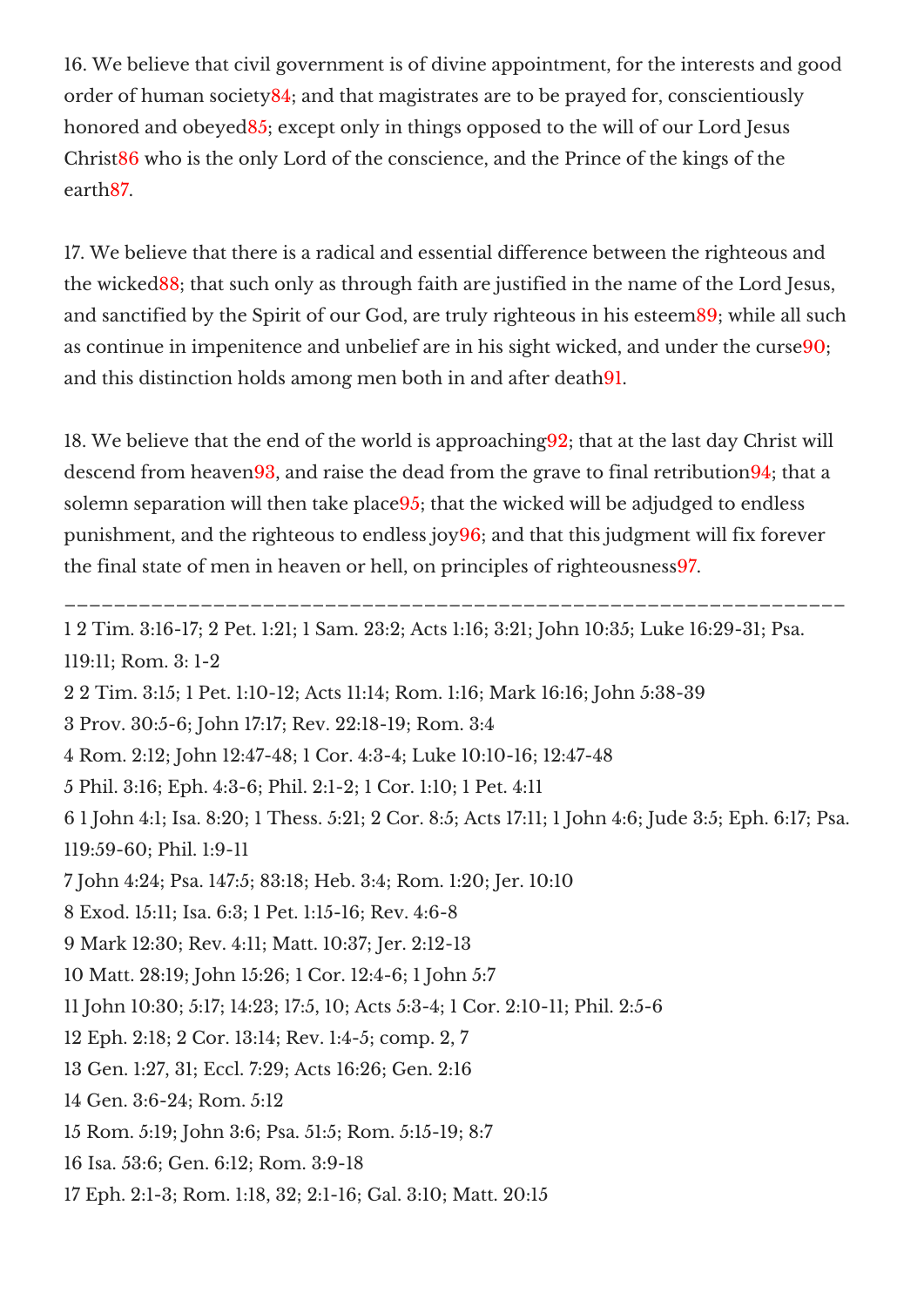- Ezek. 18:19-20; Rom. 1:20; 3:19; Gal. 3:22
- Eph. 2:5; Matt. 18:11; 1 John 4:10; 1 Cor. 3:5-7; Acts 15:11
- John 3:16; 1:1-14; Heb. 4:14; 12:24
- Phil. 2:6-7; Heb. 2:9, 14; 2 Cor. 5:21
- Isa. 42:21; Phil. 2:8; Gal. 4:4-5; Rom. 3:21
- Isa. 53:4-5; Matt. 20:28; Rom. 4:25; 3:21-26; 1 John 4:10; 2:2; 1 Cor. 15:1-3; Heb. 9:13-15
- Heb. 1:8, 3; 8:1; Col. 3:1-4
- Heb. 7:25; Col. 2:9; Heb. 2:18; 7:26; Psa. 89:19; Psa. 14
- John 1:16; Eph. 3:8
- Acts 13:39; Isa. 3:11-12; Rom. 8:1
- Rom. 5:9; Zech. 13:1; Matt. 9:6; Acts 10:43
- Rom. 5:17; Titus 3:5-6; 1 Pet. 3:7; 1 John 2:25; Rom. 5:21
- Rom. 4:4-5; 5:21; 6:28; Phil. 3:7-9
- Rom. 5:19; 3:24-26; 4:23-25; 1 John 2:12
- Rom. 5:1-3, 11; 1 Cor. 1:30-31; Matt. 6:33; 1 Tim. 4:8
- Isa. 55:1; Rev. 22:17; Luke 14:17
- Rom. 16:26; Mark 1:15; Rom. 1:15-17
- John 5:40; Matt. 23:37; Rom. 9:32; Prov. 1:24; Acts 13:46
- John 3:19; Matt. 11:20; Luke 19:27; 2 Thess. 1:8
- John 3:3, 6-7; 1 Cor. 1:14; Rev. 8:7-9; 21:27
- 2 Cor. 5:17; Ezek. 36:26; Deut. 30:6; Rom. 2:28-29; 5:5; 1 John 4:7
- John 3:8; 1:13; James 1:16-18; 1 Cor. 1:30; Phil. 2:13
- 1 Pet. 1:22-25; 1 John 5:1; Eph. 4:20-24; Col. 3:9-11
- Eph. 5:9; Rom. 8:9; Gal. 5:16-23; Eph. 3:14-21; Matt. 3:8-10; 7:20; 1 John 5:4, 18
- Mark 1:15; Acts 11:18; Eph. 2:8; 1 John 5:1
- John 16:8; Acts 2:37-38; 16:30-31
- Luke 18:13; 15:18-21; James 4:7-10; 2 Cor. 7:11; Rom. 10:12-13; Psa. 51
- Rom. 10:9-11; Acts 3:22-23: Heb. 4:14; Psa. 2:6; Heb. 1:8; 8:25; 2 Tim. 1:12
- 2 Tim. 1:8-9; Eph. 1:3-14; 1 Pet. 1:1-2; Rom. 11:5-6; John 15:15; 1 John 4:19; Hos. 12:9
- 2 Thess. 2:13-14; Acts 13:48; John 10:16; Matt. 20:16; Acts 15:14
- Exod. 33:18-19; Matt. 20:15; Eph. 1:11; Rom. 9:23-24: Jer. 31:3; Rom. 11:28-29; James 1:17-
- 18; 2; Tim. 1:9; Rom. 11:32-36
- 1 Cor. 4:7; 1:26-31; Rom. 3:27; 4:16; Col. 3:12; 1 Cor. 3:5-7; 15:10; 1 Pet. 5:10; Acts 1:24; 1
- Thess. 2:13; 1 Pet. 2:9; Luke 18:7; John 15:16; Eph. 1:16; 1 Thess. 2:12
- 2 Tim. 2:10; 1 Cor. 9:22; Rom. 8:28-30; John 6:37-40; 2 Pet. 1:10
- 1 Thess. 1:4-10
- Rom. 8:28-30; Isa. 42:16; Rom. 11:29
- 2 Pet. 1:10-11; Phil. 3:12; Heb. 6:11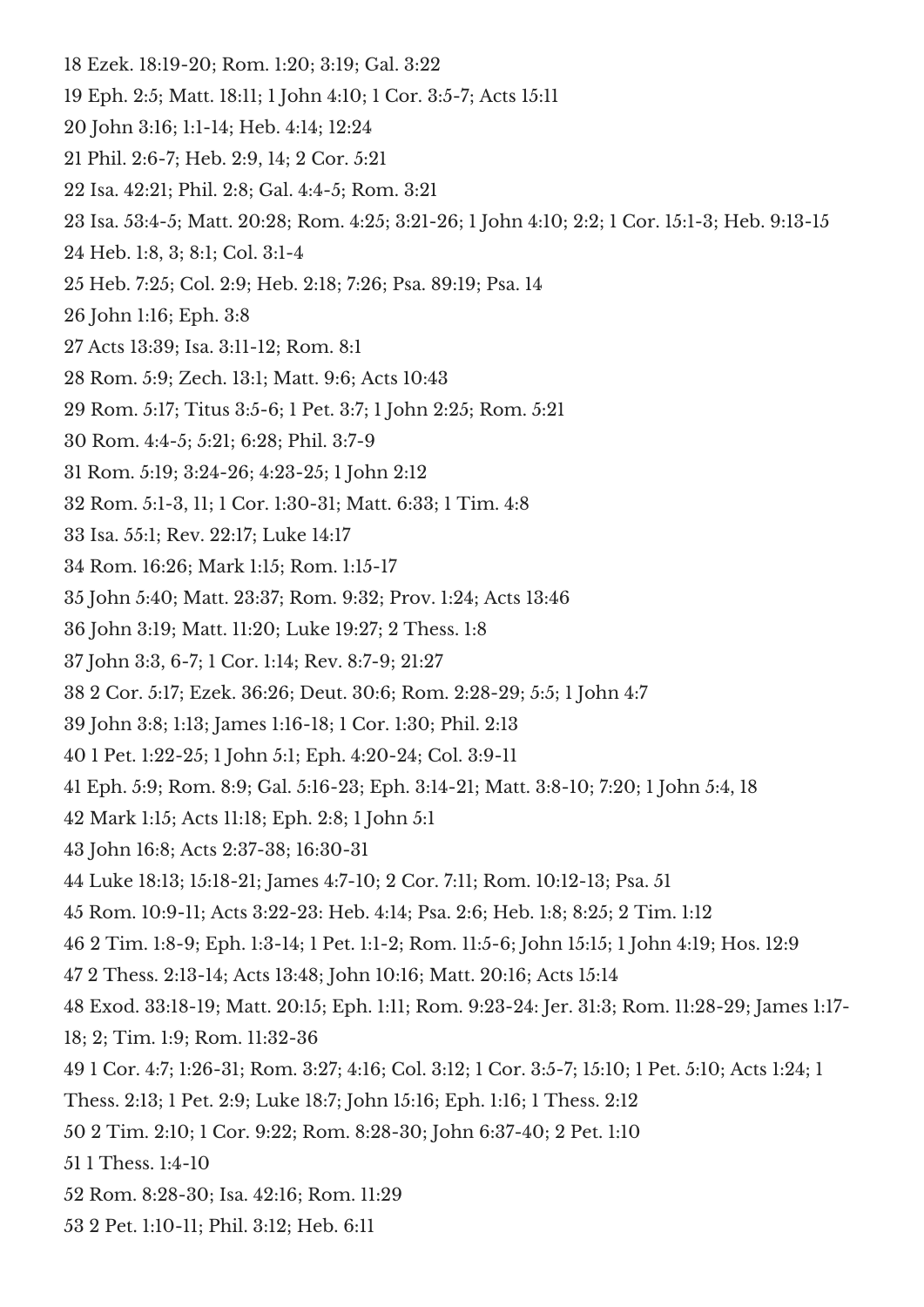- 1 Thess. 4:3; 5:23; 2 Cor. 7:1; 13:9; Eph. 1:4
- Prov. 4:18; 2 Cor. 3:18; Heb. 6:1; 2 Pet. 1:5-8; Phil. 3:12-16
- John 2:29; Rom. 8:5; John 3:6; Phil. 1:9-11; Eph. 1:13-14
- Phil. 2:12-13; Eph. 4:11-12; 1 Pet. 2:2; 2 Pet. 3:18; 2 Cor. 13:5; Luke 11:35; 9:23; Matt. 26:41; Eph. 6:18; 4:30
- John 8:31; 1 John 2:27-28; 3:9; 5:18
- 1 John 2:19; John 13:18; Matt. 13:20-21; John 6:66-69; Job 17:9
- Rom. 8:28; Matt. 6:30-33; Jer. 32:40; Psa. 121:3; 91:11-12
- Phil. 1:6; 2:12-13; Jude 24-25; Heb. 1:14; 2 Kings 6:16; Heb. 13:5; 1 John 4:4
- Rom. 3:31; Matt. 5:17; Luke 16:17; Rom. 3:20; 4:15
- Rom. 7:12, 7, 14, 22; Gal. 3:21; Psa. 119
- Rom. 8:7-8; Josh. 24:19; Jer. 13:23; John 6:44; 5:44
- Rom. 8:2, 4; 10:4; 1 Tim. 1:5; Heb. 8:10; Jude 20-21; Heb. 12:14; Matt. 16:17-18; 1 Cor. 12:28
- 1 Cor. 1:1-13; Matt. 18:17; Acts 5:11; 8:1; 11:31; 1 Cor. 4:17; 14:23; 3 John 9; 1 Tim. 3:5
- Acts 2:41-42; 2 Cor. 8:5; Acts 2:47; 1 Cor. 5:12-13
- 1 Cor. 11:2; 2 Thess. 3:6; Rom. 16:17-20; 1 Cor. 11:23; Matt. 18:15-20; 1 Cor 5:6; 2 Cor. 2:7; Cor. 4:17
- Matt. 28:20; John 14:15; 15:12; 1 John 4:21; John 14:21; 1 Thess. 4.2; 2 John 6; Gal. 6:2
- Eph. 4:7; 1 Cor. 14:12; Phil. 1:27; 1 Cor. 12:14
- Phil. 1:1; Acts 14:23; 15:22; 1 Tim. 3; Titus 1
- Acts 8:36-39; Matt. 3:5-6; John 3:22-23; 4:1-2; Matt. 28:19; Mark 16:16; Acts 2:38; 8:12;
- 16:32-34; 18:8
- Matt. 28:19; Acts 10:47-48; Gal. 3:27-28
- Rom. 6:4; Col. 2:12; 1 Pet. 3:20-21; Acts 22:16
- Acts 2:41-42; Matt. 28:19-20; Acts and Epistles
- 1 Cor. 11:26; Matt. 26:26-29; Mark 14:22-25; Luke 22:14-20
- 1 Cor. 11:28; 5:1, 8; 10:3-32; 11:17-32; John 6:26-71
- Acts 20:7; Gen. 2:3; Col. 2:16-17; Mark 2:27; John 20:19; 1 Cor. 16:1- 2
- Exod. 20:8; Rev. 1:10; Psa. 118:24
- Isa. 58:13-14; 56:2-8
- Psa. 119:15
- Heb. 10:24-25; Acts 11:26; 13:44; Lev. 19:30; Exod. 46:3; Luke 4:16; Acts 17:2, 3; Psa. 26:8;
- 87:3
- Heb. 4:3-11
- Rom. 13:1-7; Deut. 16:18; 1 Sam. 23:3; Exod. 18:23; Jer. 30:21
- Matt. 22:21; Titus 3:1; 1 Pet. 2:13; 1 Tim. 2:1-8
- Acts 5:29; Matt. 10:28; Dan. 3:15-18; 6:7-10; Acts 4:18-20
- Matt. 23:10; Rom. 14:4; Rev. 19:16; Psa. 72:11; Psa. 2; Rom. 14:9-13